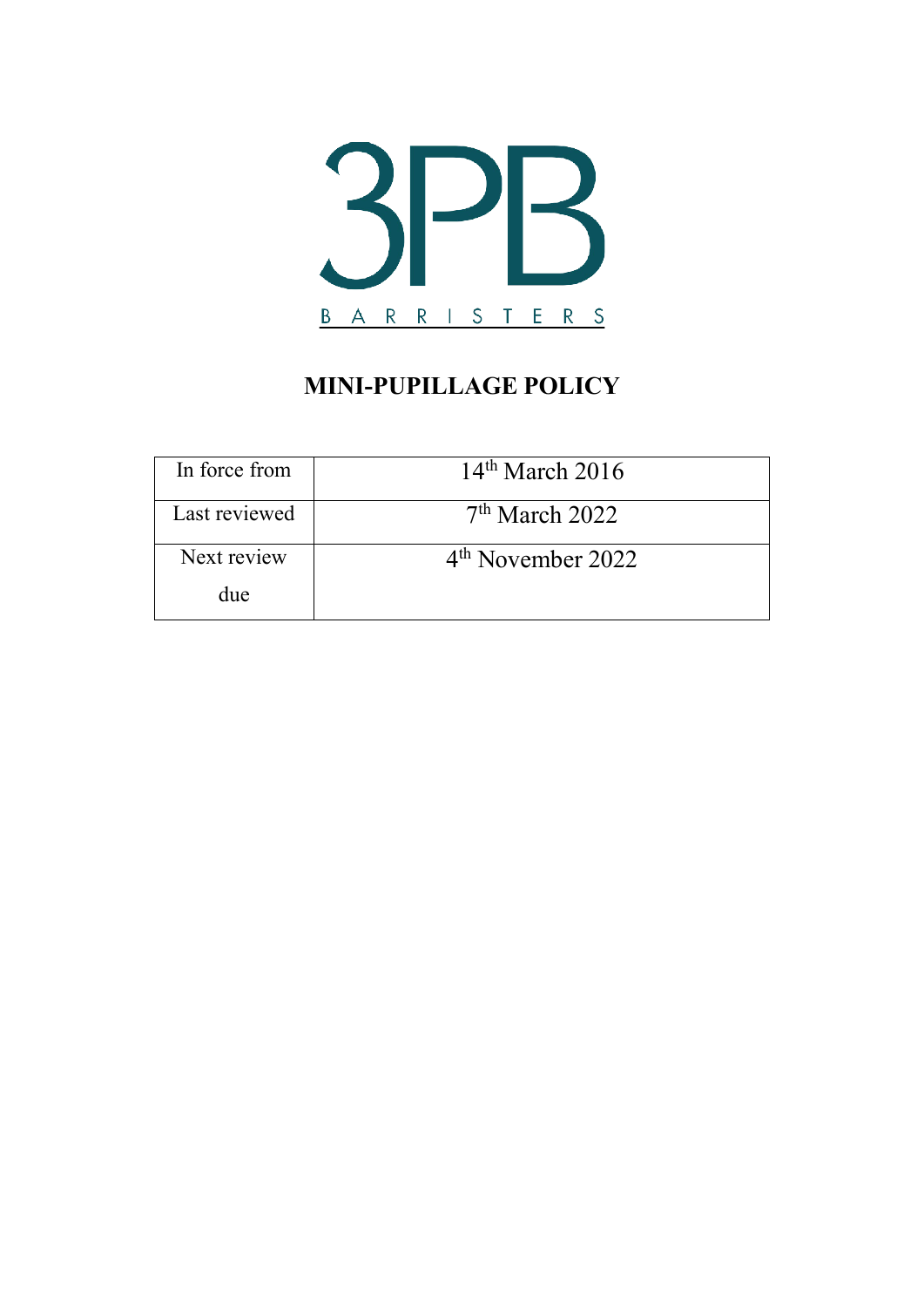# **Introduction**

- 1. This document sets out 3PB's policy for offering and administering mini pupillages. It replaces all of Chambers' previous policies and guidance in relation to mini pupillage.
- 2. The aim of this policy is to ensure that Chambers has a consistent process for offering mini pupillage across the centres which:
	- (a) complies with the applicable equalities legislation, the BSB Handbook (including the Code of Conduct) and the Bar Council's *Fair Recruitment Guide*;
	- (b) ensures that mini pupils within chambers are welcomed to Chambers and provided with a varied, diverse and realistic introduction to life at the Bar and at 3PB.
- 3. This policy is to be applied in accordance with Chambers' *Equality and Diversity Handbook*, which shall have precedence in the event of any conflict with this policy.
- 4. Adjustments may be made to this policy and/or parts of this policy may be disapplied if the Head of the Pupillage Committee or Head of Mini-Pupillage considers, after consultation with the Equality & Diversity Committee, that it is necessary to do so to comply with Chambers' duty to make reasonable adjustments under the Equality Act 2010.
- 5. In the event of any complaint or concern as to harassment, please contact the Head of Mini-Pupillage and/or Director of Operations.

# **The scheme**

6. The aim of 3PB's mini pupillage programme is to provide mini pupils with an insight into life at the Bar. Mini pupils will travel to court with counsel (within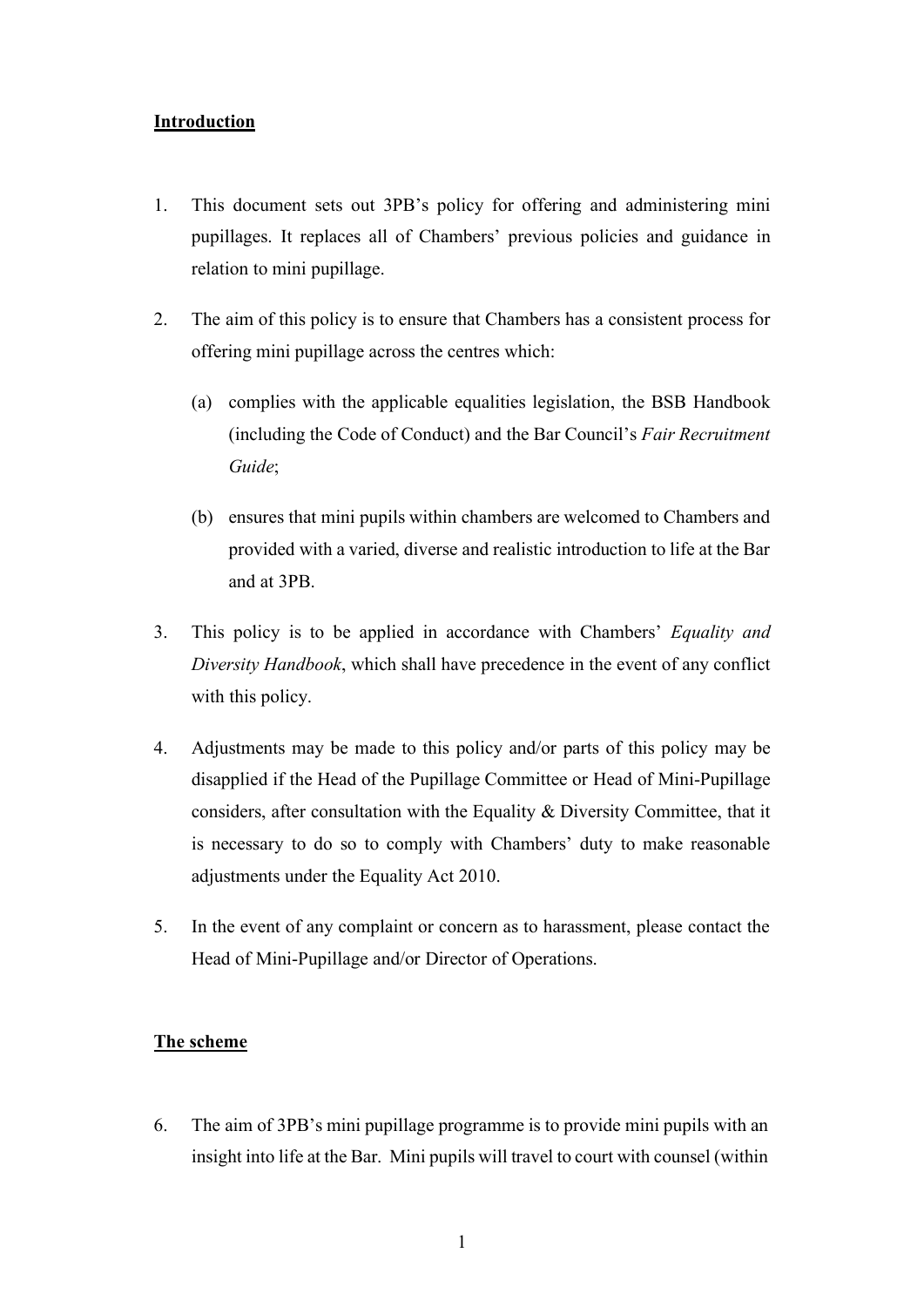a reasonable distance of the relevant centre), observe and take notesin hearings and trials, sit in on conferences and negotiations, and read and analyse case papers. Mini-pupils may also be asked to undertake legal research relevant to cases that they are observing.

- 7. Mini pupillages are unassessed. The offer or rejection of an application for mini pupillage is not relevant to any subsequent application for pupillage. Pupillage applications are marked solely on the content of the Pupillage Gateway application form and in accordance with different criteria. Applicants who are offered a mini pupillage are neither more nor less likely subsequently to be offered a pupillage than applicants who are not.
- 8. Mini pupillages are unfunded. 3PB does not offer travel or subsistence expenses to mini pupils. Individual members may treat pupils to lunch or travel, but they are not obliged to do so and mini pupils should not assume that they will.
- 9. Mini pupillages will usually be available in each centre throughout the year except for August and over the Easter and Christmas breaks. Each mini pupillage lasts for 3 or 5 days. Each centre will take only one mini pupil at a time, although individual members may agree to shadowing separately: see below.
- 10. 3PB reserves the right to reduce both the length and number the number of slots available in each centre and to suspend applications as necessary in light of available resources within Chambers and the individual centres.

## Assessing applications

- 11. Applications must be made on 3PB's application form, downloadable from the website, and sent to [Minipupils@3pb.co.uk.](mailto:Minipupils@3pb.co.uk)
- 12. Due to the sensitive nature of our work, mini pupils must be at least 18 years old. Chambers may be able to offer unpaid work experience to under-18s, but this will be limited to work within the centre with our practice development and admin teams. Work experience does not fall within the remit of this policy.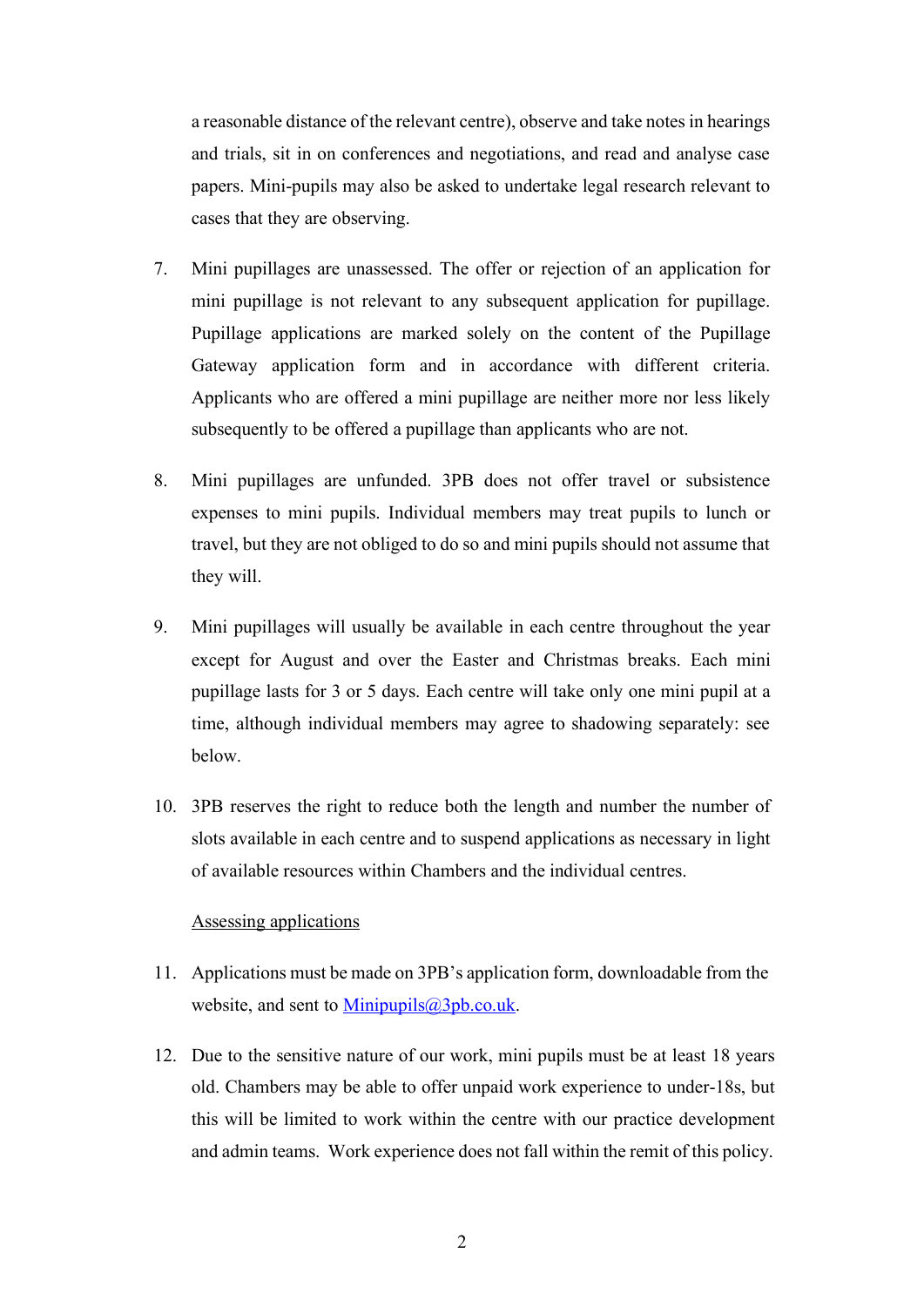- 13. Application forms will be marked out of a possible 16 marks on the basis of the following criteria:
	- (a) *Intellectual ability*: may be demonstrated through a very good academic record (regardless of school or university attended) or through other achievements/employment which show a high level of intellectual application (up to 8 points).
	- (b) *Commitment*: a high level of drive and determination; evidence of a genuine and strong interest in practising law at the Bar (up to 4 points); and
	- (c) *Impact*: the candidate's ability to market themselves on paper through their personal style and achievements (up to 4 points).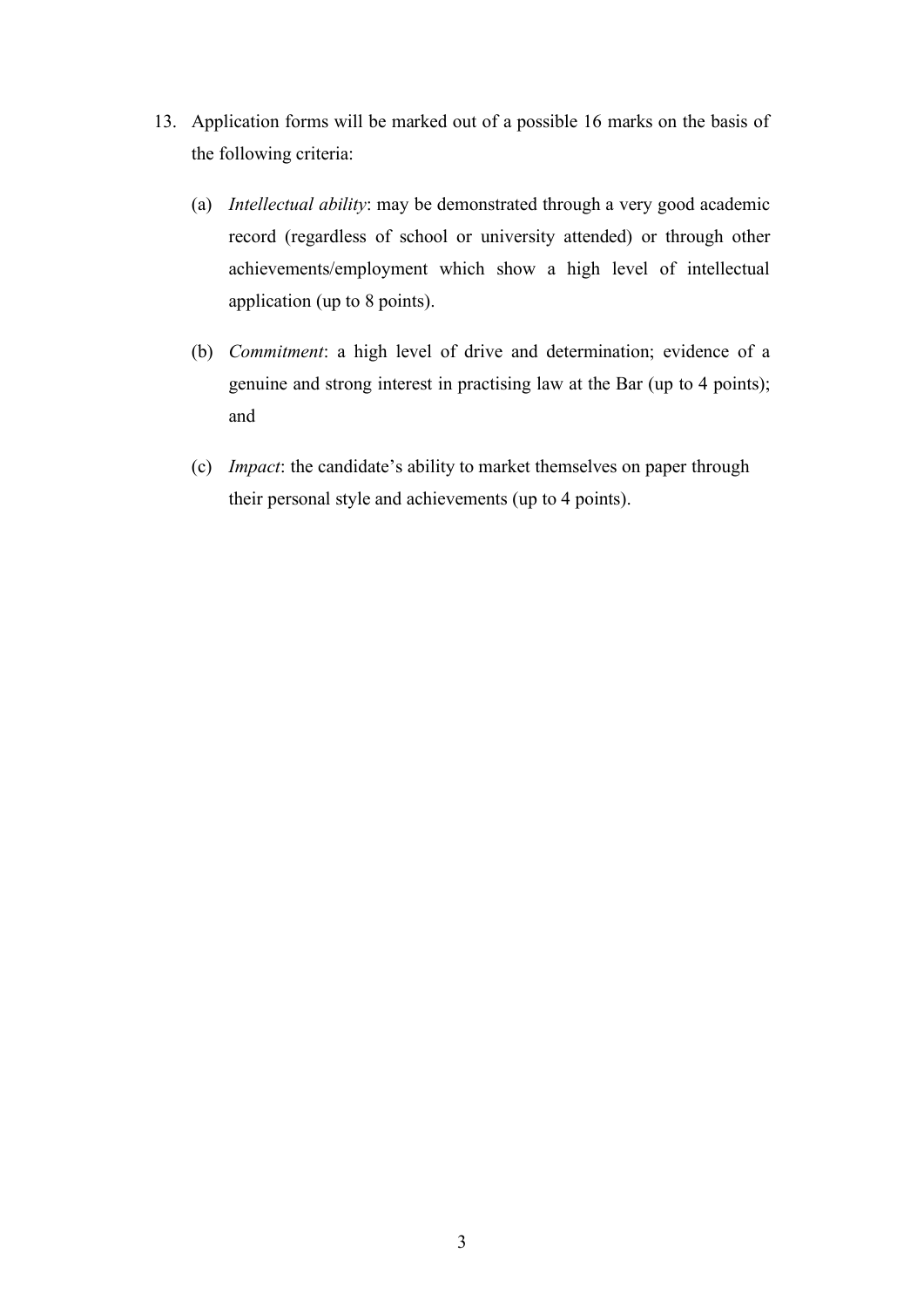#### **Application process**

- 14. Applications are made via 3PB's application form to [Minipupils@3pb.co.uk,](mailto:Minipupils@3pb.co.uk) an address monitored by the Director of Operations. Applications are determined by each centre's assessor on the basis of the form. There is no interview stage. The applications are considered once a month, with a cut-off date off  $15<sup>th</sup>$  of the month, with the applicants usually being informed by the end of the month. As we are a working Chambers, it is not always possible to deal with applications as swiftly as we would like.
- 15. Applications will only be accepted if they are made using the Chambers' application form. Chambers does not accept applications via curriculum vitae or covering letter. Only the information provided on the application form itself will be used for assessment, to ensure that all candidates are marked fairly and consistently. It is not acceptable to submit an application form with only basic information that refers to an attached curriculum vitae or other information.
- 16. Applications sent via e-mail must contain the centre to which you are applying in the subject box, failure to do this will result in your application being rejected. You may apply for more than one centre but will only be offered one mini-pupillage.
- 17. Applications will then be passed on by The Director of Operations to the relevant centre's mini pupillage assessor(s).
- 18. Ethnic monitoring information is often also provided by applicants. This is purely so that 3PB can comply with its regulatory duties. This information must be separated from the form by the admin team before the application form is sent to the relevant centre.
- 19. Once the assessor has received the forms for a particular month they will:
	- (a) Ensure that the candidate is at least 18 years old;
	- (b) Mark any application forms received in accordance with the criteria set out at paragraph 12 above (and send a copy of the marking data to Head of Mini Pupillage and Director of Operations);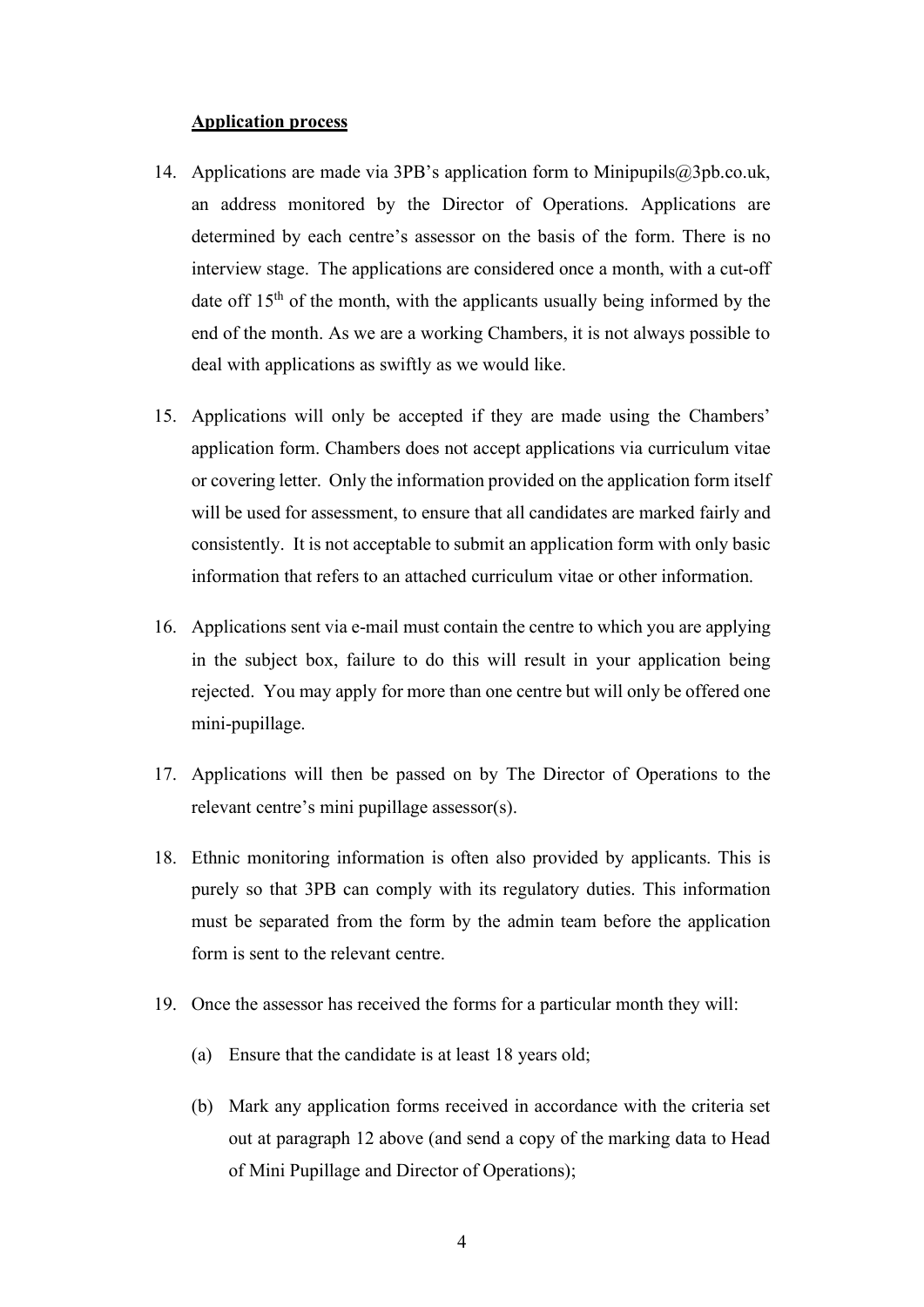- (c) Email each applicant individually not later than 14 days after the relevant deadline to inform them whether or not their application has been successful (and copy in the Head of Mini Pupillage and Director of Operations to each email).
- (d) Successful applications will be invited to contact Chambers within 7 days of the date of the assessor's email to book a date to attend and warning them that if they do not respond it will be assumed that they do not wish to take up the offer.
- (e) If your application to Chambers is unsuccessful then applicants cannot reapply for a minimum of 12 months.

#### **The programme**

20. Each mini pupillage lasts for 3 or 5 days between Monday and Friday or (if in the week of a public holiday) for 4 days. Mini pupils will not be assigned to a barrister "supervisor" for their week, as this potentially limits the work that they will see. In each centre the mini pupillage administrator will liaise with the practice development team every evening to identify appropriate cases, conferences or members for mini pupils to shadow within Chambers.

#### **Relevance of Performance/Assessment**

- 21. Mini pupils' performance is not assessed. The only relevance of a mini pupillage at 3PB to a pupillage application is that it demonstrates commitment to and experience of life at the Bar. However, there are limited circumstances in which conduct during mini pupillage will be relevant to a future application for pupillage. Chambers reserves the right to reject applications for pupillage from candidates who, during their mini pupillage:
	- (a) Gave a lay client advice or breached confidentiality; and/or
	- (b) Behaved in a manner which might reasonably be described as amounting to gross misconduct, including for example assaulting or verbally abusing a member of chambers, staff member or client, stealing from Chambers, members or staff, or otherwise acting in a manner that could bring Chambers into disrepute.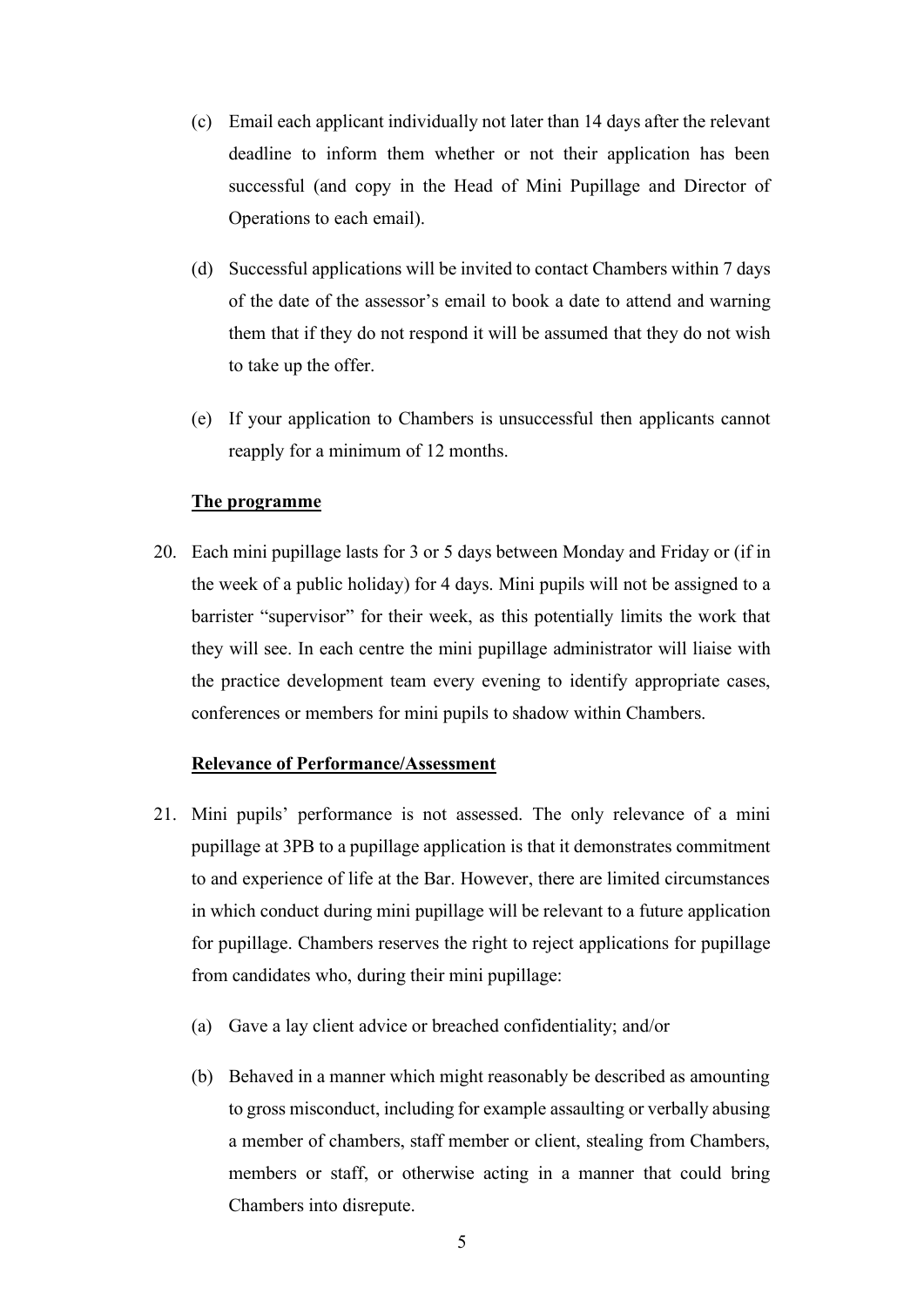#### **Members' obligations**

- 22. Members are under no obligation to agree to take mini pupils to court or into conference; whether or not they do is entirely a matter for them. Not every case will be appropriate for third party observation, particularly where the case is being held in private or the client is particularly vulnerable. If a member is minded to agree to be accompanied by a mini pupil, they should check with the solicitor (and, if appropriate, the lay client) that the mini pupil's presence is agreed.
- 23. Members should treat mini pupils with courtesy and maintain professional boundaries at all times. It is acceptable to treat mini pupils to refreshments if the member so chooses, or to invite a mini pupil to Chambers drinks if the member considers it appropriate. Members should at all times be conscious of the fact that mini pupils are guests of Chambers and potential candidates for pupillage. They should take all reasonable measures to ensure that mini pupils are not made to feel uncomfortable or harassed either whilst in Chambers or socialising outside of Chambers with members.

#### **Duties of mini pupils**

- 24. Mini pupils MUST:
	- (a) Attend Chambers at 9am every morning unless otherwise instructed;
	- (b) At all times dress appropriately for court: formal suit, dark if possible, and dark shoes;
	- (c) Follow any instructions given by members or staff in connection with mini pupillage; this may include reading papers, research, carrying out drafting, attending conferences, court or other hearings. It may also involve being asked to leave a conference or hearing; if so the mini pupil must do so without question or protest; and
	- (d) Sign a confidentiality undertaking agreeing to observe strictly client confidentiality both during and after the mini pupillage, including the names of clients and the nature/detail of their cases.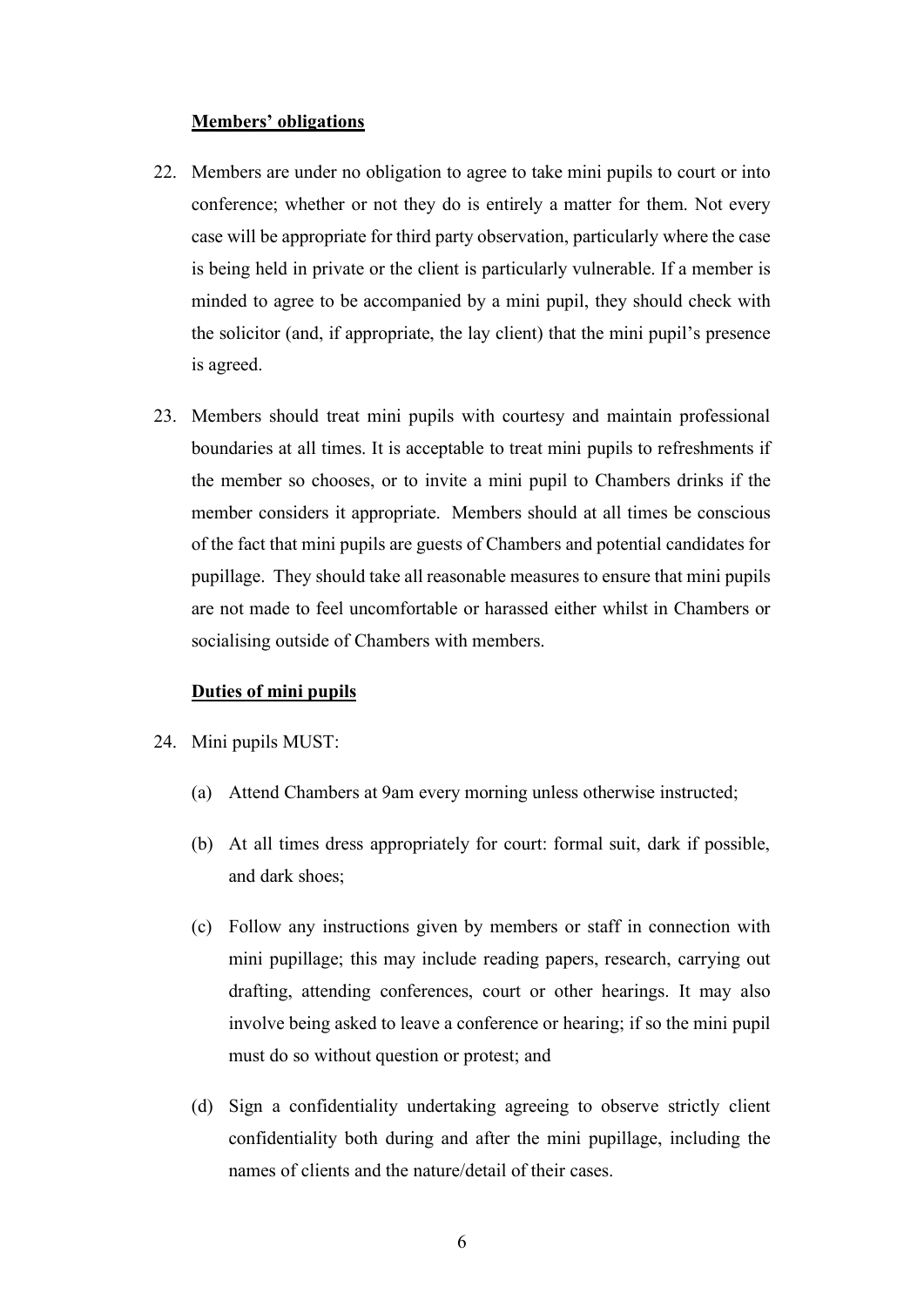#### 25. Mini pupils MUST NOT:

- (a) Speak or contribute during any meeting, conference or hearing at which they are present. In particular, they must not give advice or anything that might be taken as advice to lay clients or solicitors, whether the member/solicitor is there or not.
- (b) Take books or papers, or copies of papers, belonging to members of Chambers out of Chambers.
- (c) Publicise or post on any social media platform your mini pupillage at 3PB as a job or a position
- (d) Post anything about which court you have attended or who you attended with
- (e) Take or post any photographs or videos from within Chambers or in any court or tribunal room, nor take any photographs or videos which identify anyone else present with you.
- 26. Chambers may in its discretion immediately terminate a mini pupillage if there is any breach of paragraphs 25 and 25 above.

## **Informal Shadowing**

- 27. As with many professions, some members of chambers may wish to offer individuals the opportunity to "shadow" them personally in appropriate circumstances. This is permitted but subject to the following limitations:
	- (a) Members may only offer up to 3 days' shadowing.
	- (b) Such offers may only be made if the Head of the Pupillage Committee or Head of Mini-pupillage has confirmed that making this offer would not interfere with a mini pupillage offered by Chambers.
	- (c) It must be made absolutely clear to the shadower that they are not undertaking a mini pupillage with Chambers, but a period of shadowing the barrister personally. The shadower must not suggest or imply in subsequent applications that they have undertaken a mini pupillage at 3PB.